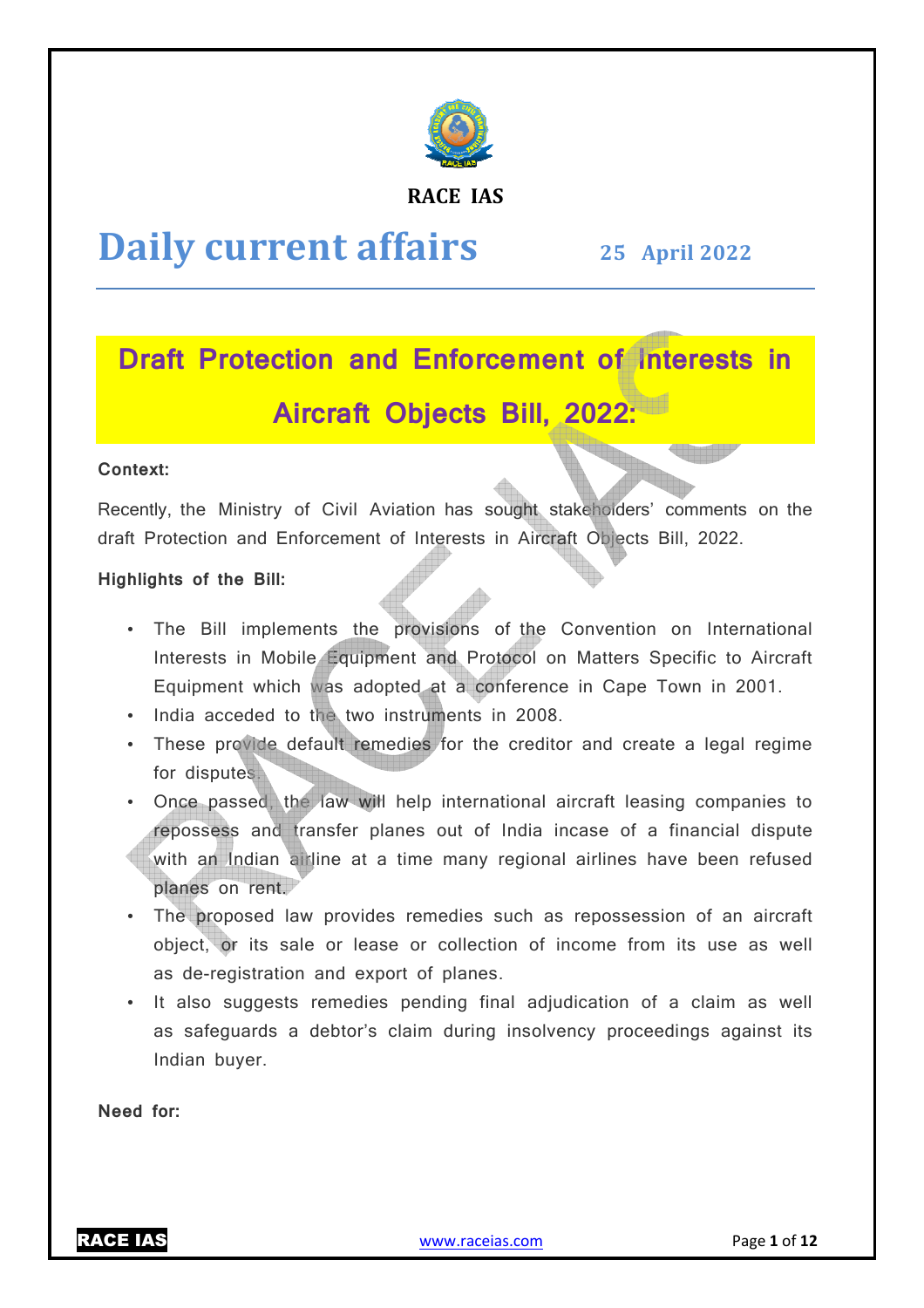As per the ministry, the draft legislation is necessary because several Indian laws such as the Companies Act, 2013 and the Insolvency and Bankruptcy Code, 2016 are in conflict with the Cape Town Convention and Protocol.

• It says that Indian entities have also suffered as international financial institutions demand an implementing legislation.

**Convention on International Interests in Mobile Equipment (Cape Town Convention):** 

- It is an international treaty intended to standardize transactions involving movable property.
- 83 countries, including India, have signed and ratified the Convention & the Protocol.
- The treaty creates international standards for registration of contracts of sale (including dedicated registration agencies), security interests, leases and conditional sales contracts, and various legal remedies for default in financing agreements, including repossession and the effect of particular states' bankruptcy laws.

**Four protocols to the convention are specific to four types of movable equipment:** 

- 1. Aircraft Equipment (aircraft and aircraft engines; signed in 2001).
- 2. Railway rolling stock (signed in 2007).
- 3. Space assets (signed in 2012).
- 4. Mining Agricultural and Construction Equipment (signed in 2019).

**Sources: the Hindu.**

## **Dengue fever:**

### **Context:**

Rajasthan has reported 467 cases of dengue from January 1 to April 12 even before the arrival of the monsoon.

- In 2018, dengue was declared a perennial infection in the state.
- It is also a notifiable disease.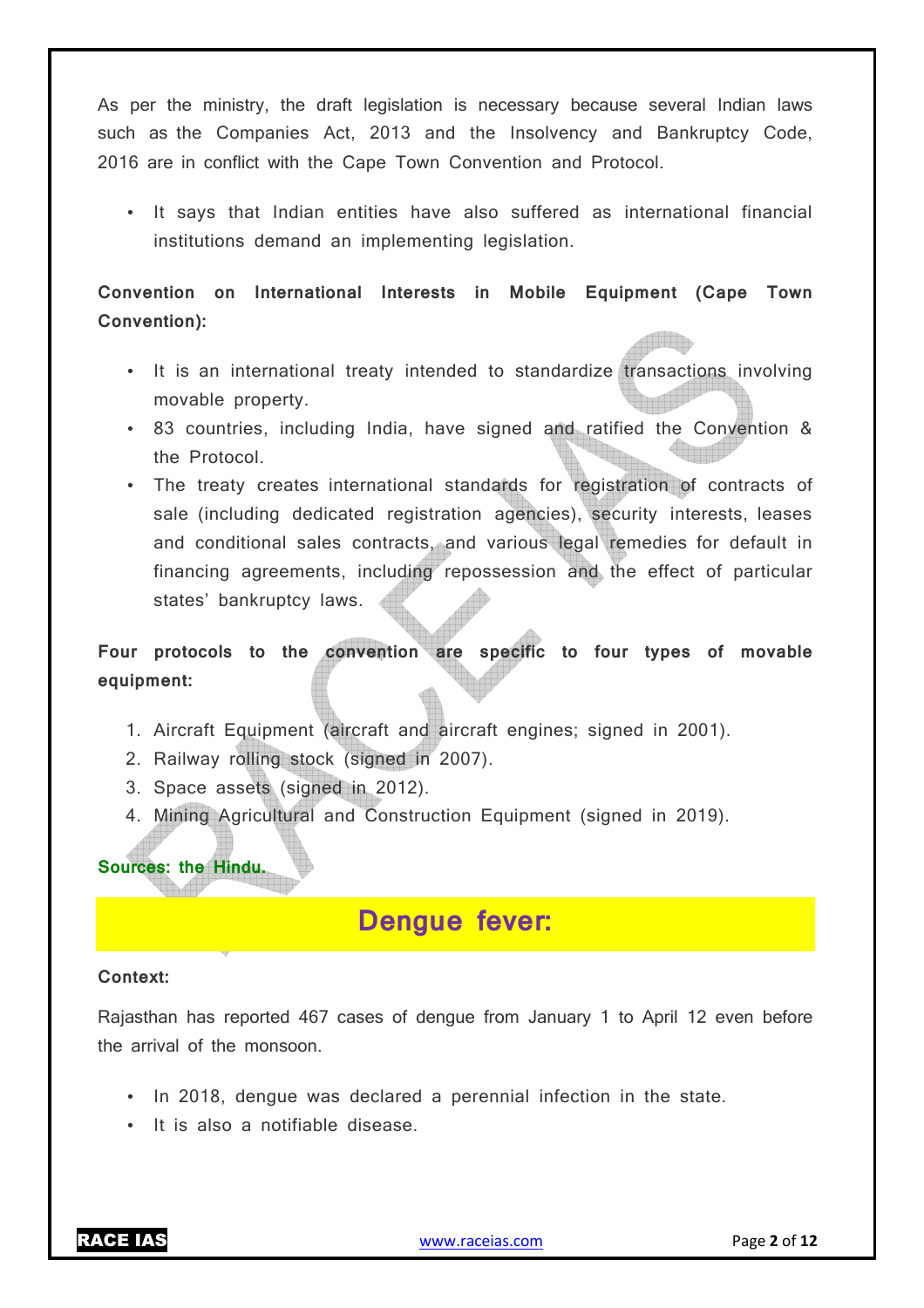• Doctors and diagnostic centers have to report each dengue case to the health department.

### **What's the concern?**

It is a concern for the health department that Aedes aegypti mosquitoes are transmitting dengue even in winters and before the rains have started. However, the situation is not alarming.

### **What is the major reason for the outbreak of dengue in the state?**

- 1. Inadequate source reduction of mosquito breeding sites and adult control measures.
- 2. Measures to control in that area are ignored.
- 3. Unprecedented human population growth.
- 4. Unplanned and rapid urbanisation.
- 5. Inadequate waste management.
- 6. Increased distribution and densities of vector mosquitoes due to manmade, ecological and lifestyle changes.

### **About Dengue:**

- Dengue virus is transmitted through the bite of a female Aedes (Ae.) mosquito.
- Aedes is a day time feeder and can fly up to a limited distance of 400 meters.
- Although it usually results in mild illness, severe dengue infections can sometimes prove fatal.
- World Health Organization (WHO) estimates suggest an annual incidence of 100-400 million dengue infections every year, with its global incidence growing dramatically "in recent decades".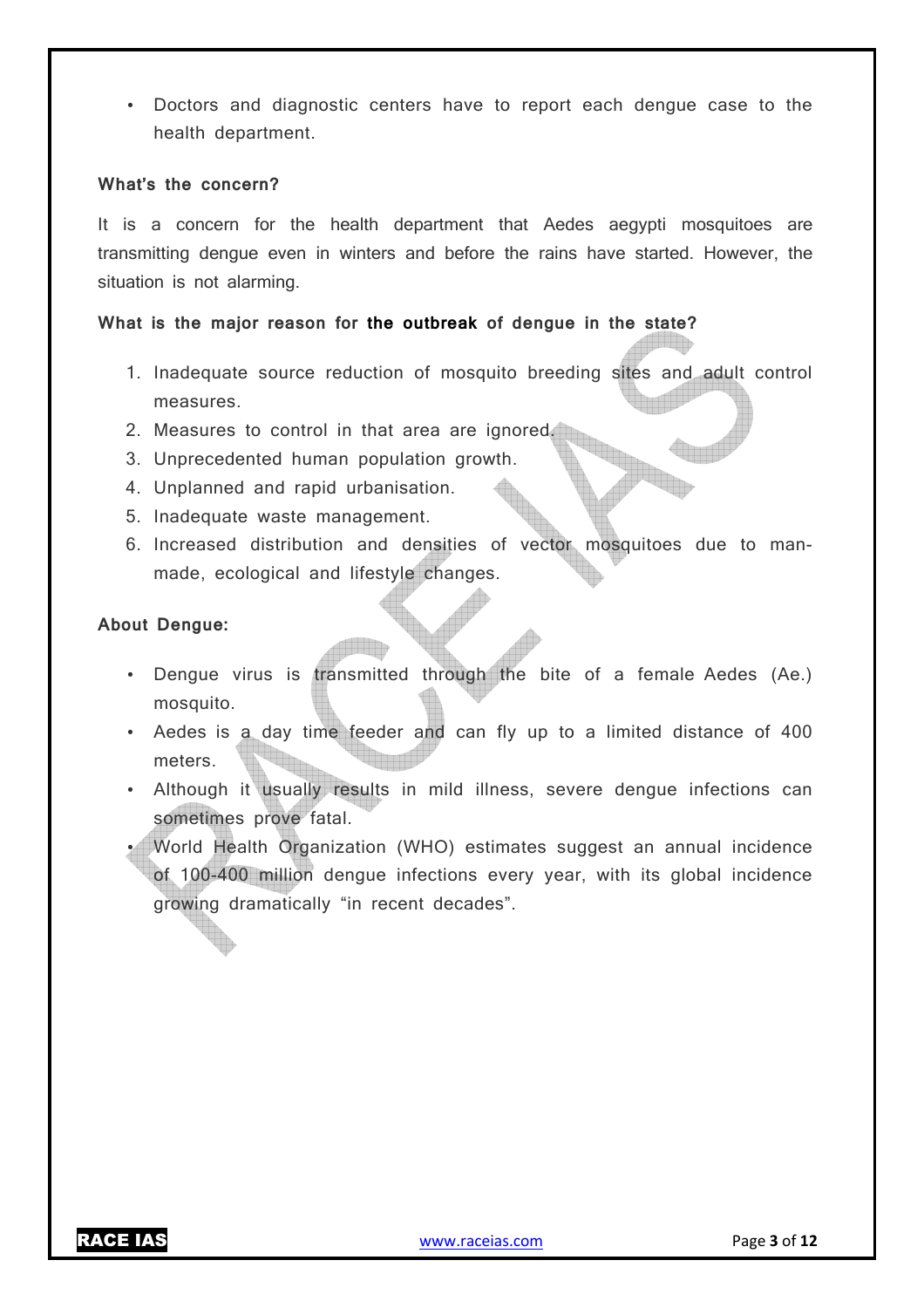

## What is dengue?



otect yourself from mosquito bites Use mosquito nets while sleeping, even during the day Wear full-sleeves clothes Use mosquito repellants

engue is a mosquitoborne viral disease. It is spread by the bite of an infected mosquito called Aedes aegypti. Dengue does not spread from human to human.

Dengue mosquitoes bite during the day. The highest biting intensity is about two hours after sunrise and before sunset.

Per 1

There is no vaccine or cure for dengue.



Prevent mosquitoes from breeding Drain out stored water regularly

> Control by fogging (during outbreaks)



### **Sources: Indian Express**.

# **China-Pakistan Economic Corridor (CPEC)**

### **Context:**

Pakistan's new government has initiated a process to abolish the **China-Pakistan Economic Corridor** Authority, with the planning minister saying it was a "redundant organisation" that wasted resources and thwarted speedy implementation of the ambitious regional connectivity programme.

### **Background:**

CPEC Authority established through an ordinance in 2019 was aimed at accelerating the pace of CPEC-related activities, finding new drivers of growth, unlocking the potential of interlinked production networks and global value chains through regional and global connectivity.

**About CPEC:**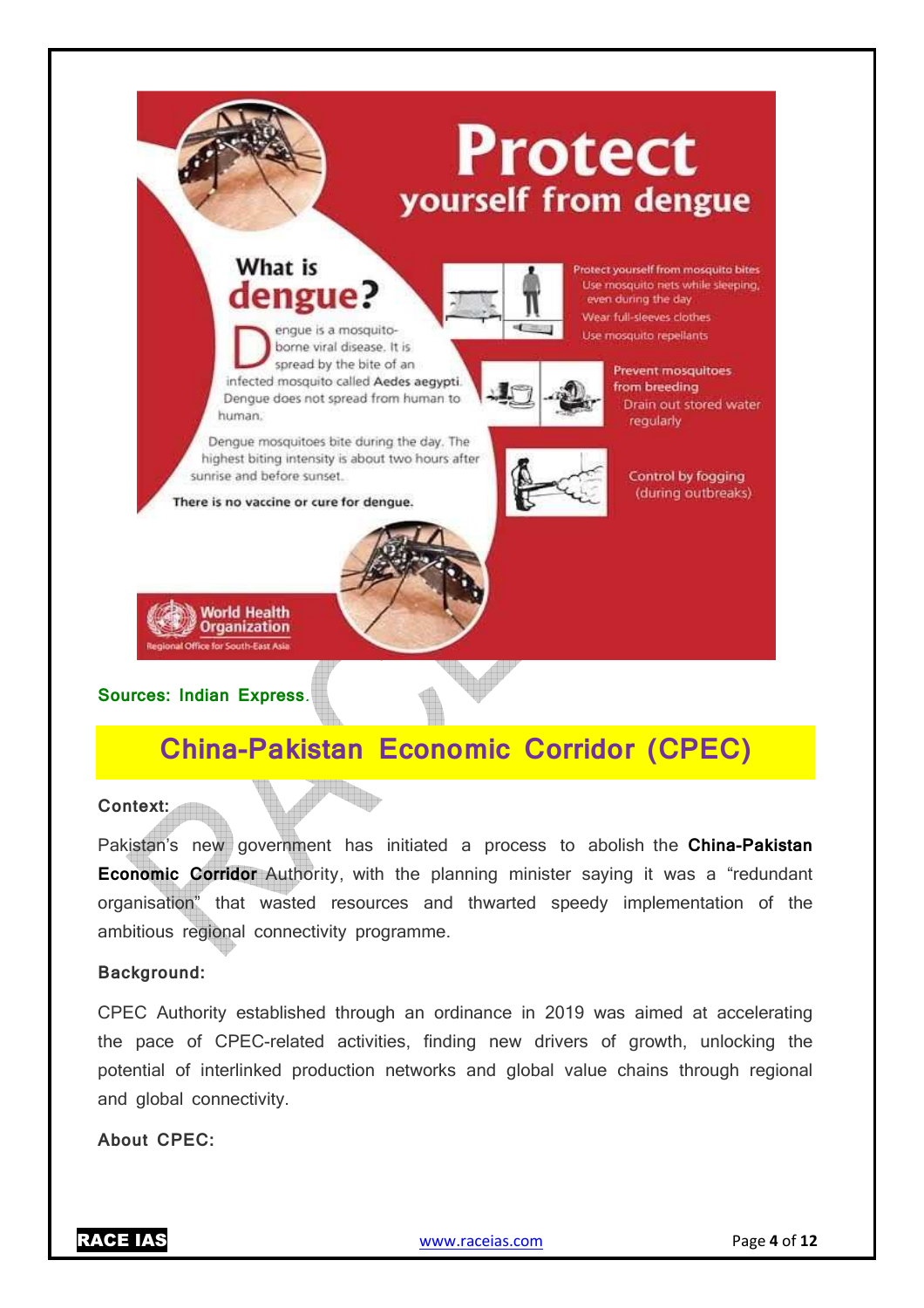Launched in 2015, the CPEC is the flagship project of the multi-billion-dollar Belt and Road Initiative (BRI), a pet project of Chinese President Xi Jinping, aimed at enhancing Beijing's influence around the world through China-funded infrastructure projects.

- The 3,000 km-long China–Pakistan Economic Corridor (CPEC) consists of highways, railways, and pipelines.
- CPEC eventually aims at linking the city of Gwadar in South Western Pakistan to China's North Western region Xinjiang through a vast network of highways and railways.
- The proposed project will be financed by heavily-subsidised loans, that will be disbursed to the Government of Pakistan by Chinese banks.

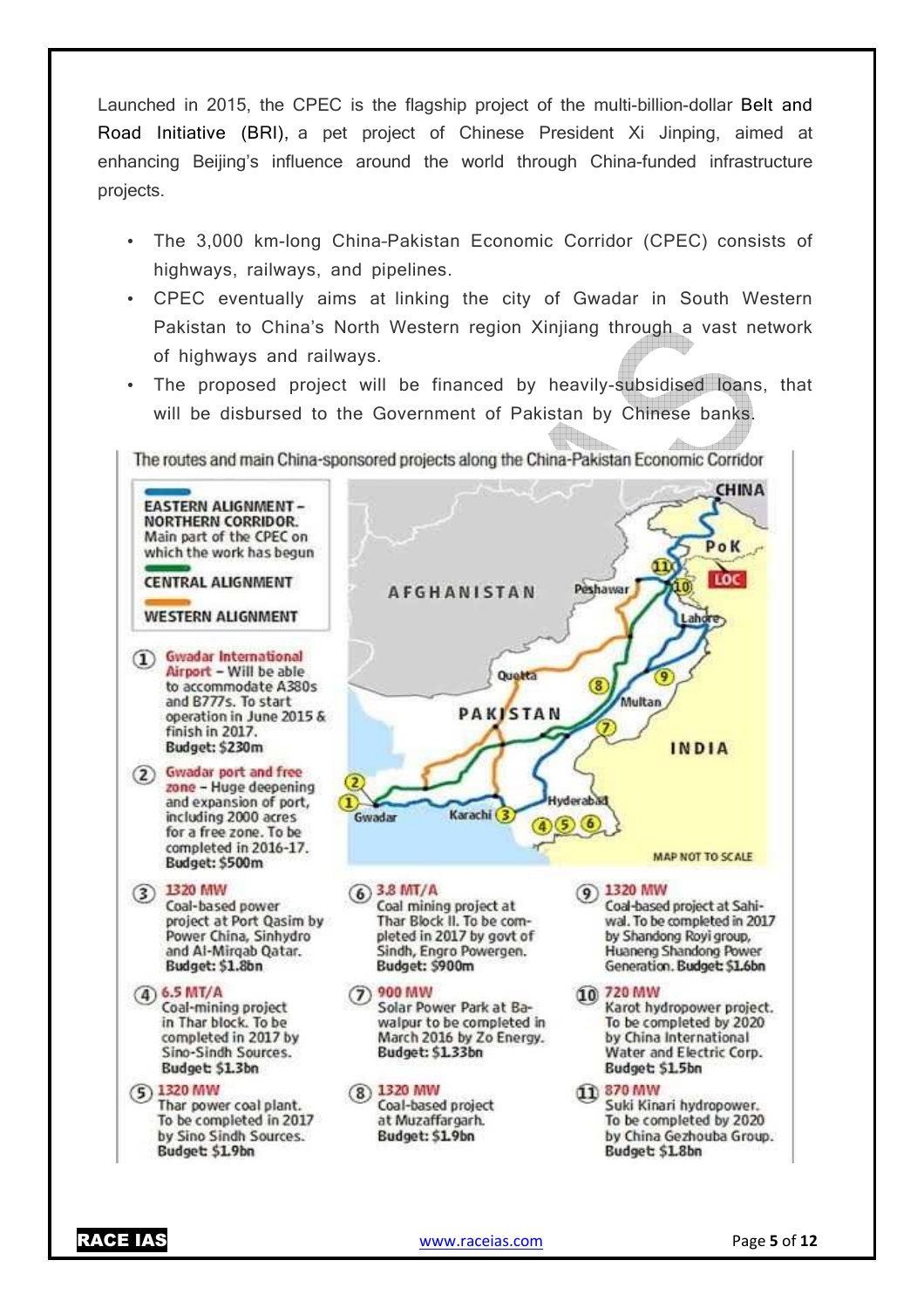### **But, why is India concerned?**

It passes through PoK.

- CPEC rests on a Chinese plan to secure and shorten its supply lines through Gwadar with an enhanced presence in the Indian Ocean. Hence, it is widely believed that upon CPEC's fruition, an extensive Chinese presence will undermine India's influence in the Indian Ocean.
- It is also being contended that if CPEC were to successfully transform the Pakistan economy that could be a "red rag" for India which will remain at the receiving end of a wealthier and stronger Pakistan.
- Besides, India shares a great deal of trust deficit with China and Pakistan and has a history of conflict with both. As a result, even though suggestions to re-approach the project pragmatically have been made, no advocate has overruled the principle strands of contention that continue to mar India's equations with China and Pakistan.

### **Sources: the Hindu.**

### **International Atomic Energy Agency (IAEA):**

### **Context:**

Rafael Grossi, Director-General of the **International Atomic Energy Agency** (IAEA), will head an assistance mission to the now-defunct Chernobyl nuclear power plant in Ukraine aimed at stepping up efforts to help prevent the danger of a nuclear accident in the wake of the ongoing Moscow-Kiev war.

### **Background:**

Since the withdrawal of the Russian military from the Chernobyl plant, Ukraine has taken significant steps for the safe and secure operation of the site of world's worst nuclear accident, where various radioactive waste management facilities are now located.

• But the general situation in the area around the site known as the Exclusion Zone remains difficult, in part due to damaged bridges and demining activities.

**About IAEA:**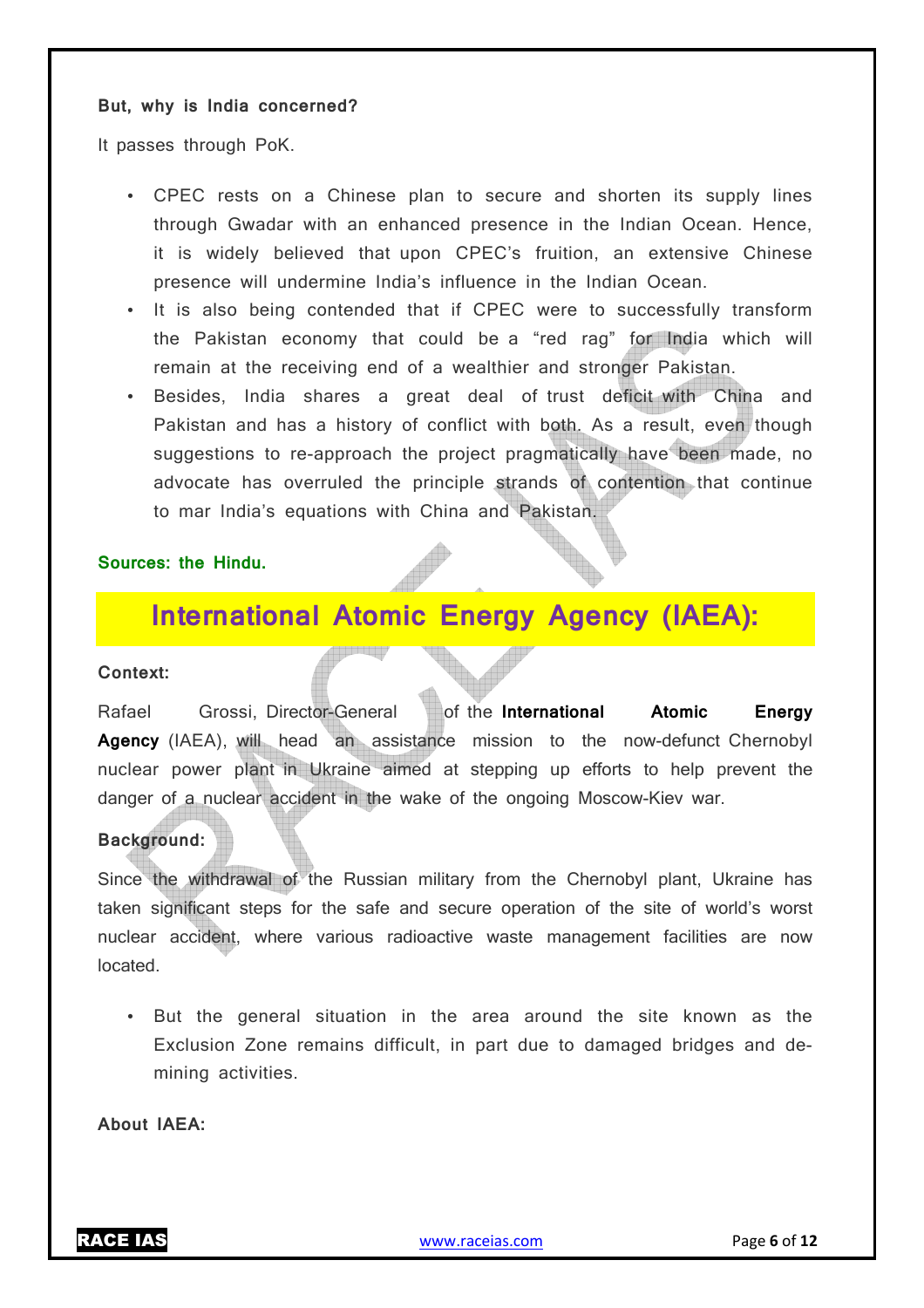- Set up as the world's "Atoms for Peace" organization in 1957 within the United Nations family.
- Reports to both the United Nations General Assembly and Security Council.
- Headquarters in Vienna, Austria.

### **Functions:**

- Works with its Member States and multiple partners worldwide to promote the safe, secure and peaceful use of nuclear technologies.
- Seeks to promote the peaceful use of nuclear energy, and to inhibit its use for any military purpose, including nuclear weapons.

### **Programs:**

- 1. Program of Action for Cancer Therapy (PACT).
- 2. Human Health Program.
- 3. Water Availability Enhancement Project.
- 4. International Project on Innovative Nuclear Reactors and Fuel Cycles, 2000.

### **Sources: the Hindu.**

## **What is Meteor Shower?**

### **Context:**

Lyric **Meteor showers** peaked in Indian skies on April 22nd and will continuously pass through till April 29 at nearly 10-15 meteors every hour.

- Lyrids are debris of Comet Thatcher, which is currently traveling at a distance of 1,60,00,00,000 kilometers from the planet.
- Currently traveling away from the Sun, Comet Thatcher will begin its return trajectory in another 45 years.

### **Meteor Shower vs Storm:**

Every 33 years, a Leonid shower turns into a meteor storm, which is when hundreds to thousands of meteors can be seen every hour.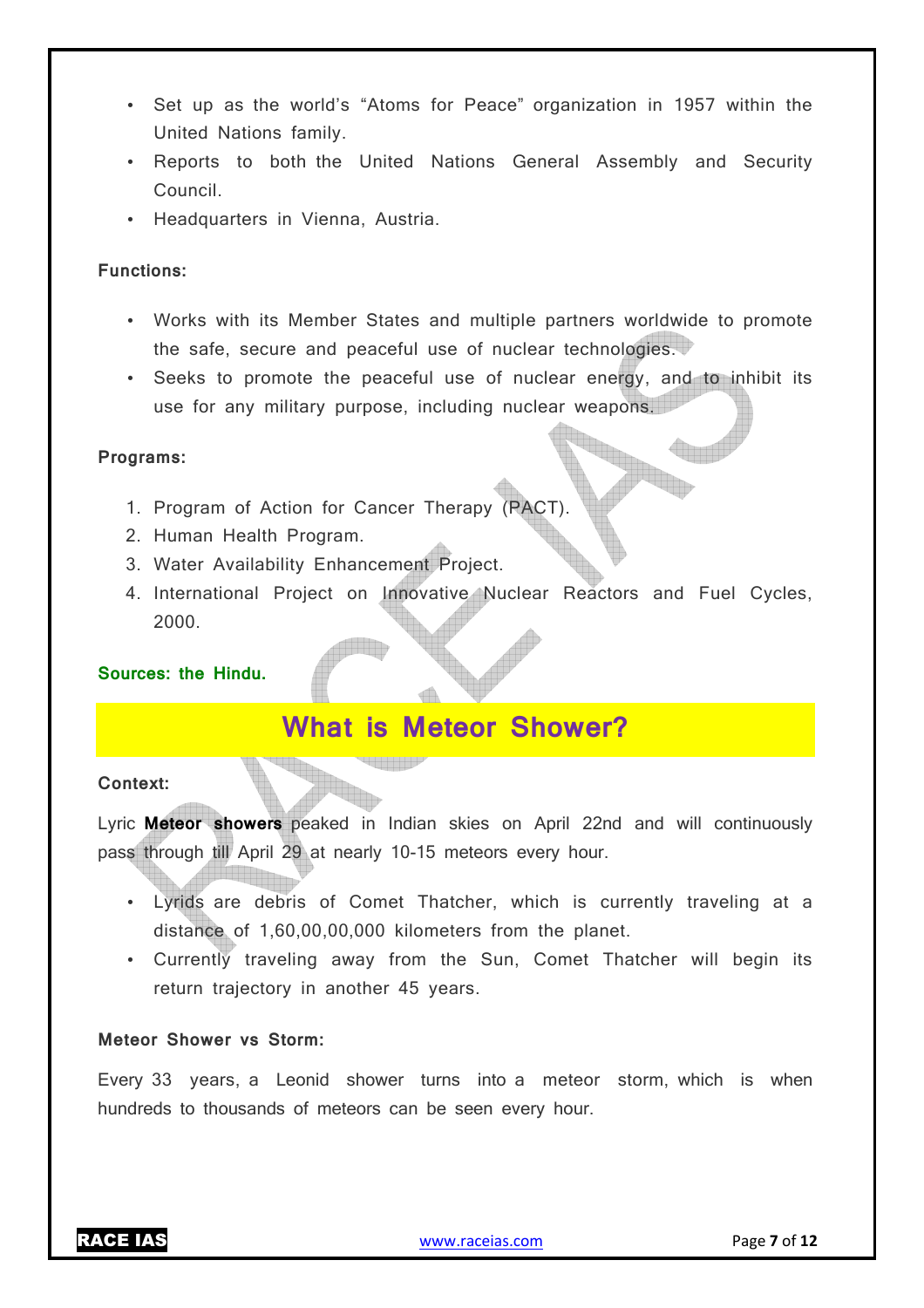- A meteor storm should have at least 1,000 meteors per hour. In 1966, a Leonid storm offered views of thousands of meteors that fell through the Earth's atmosphere per minute during a period of 15 minutes.
- The last such storm took place in2002.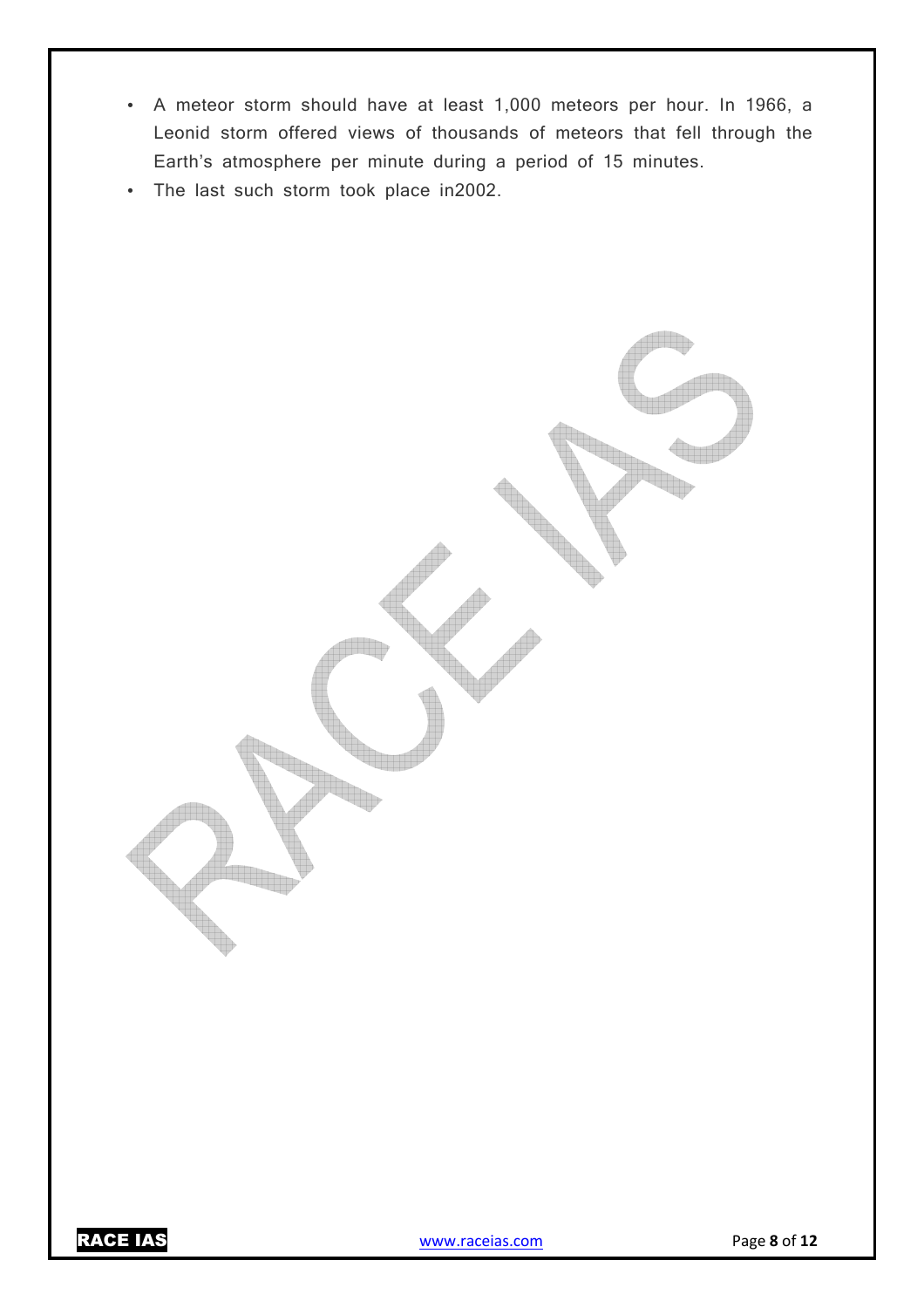

RACE IAS www.raceias.com Page **9** of **12**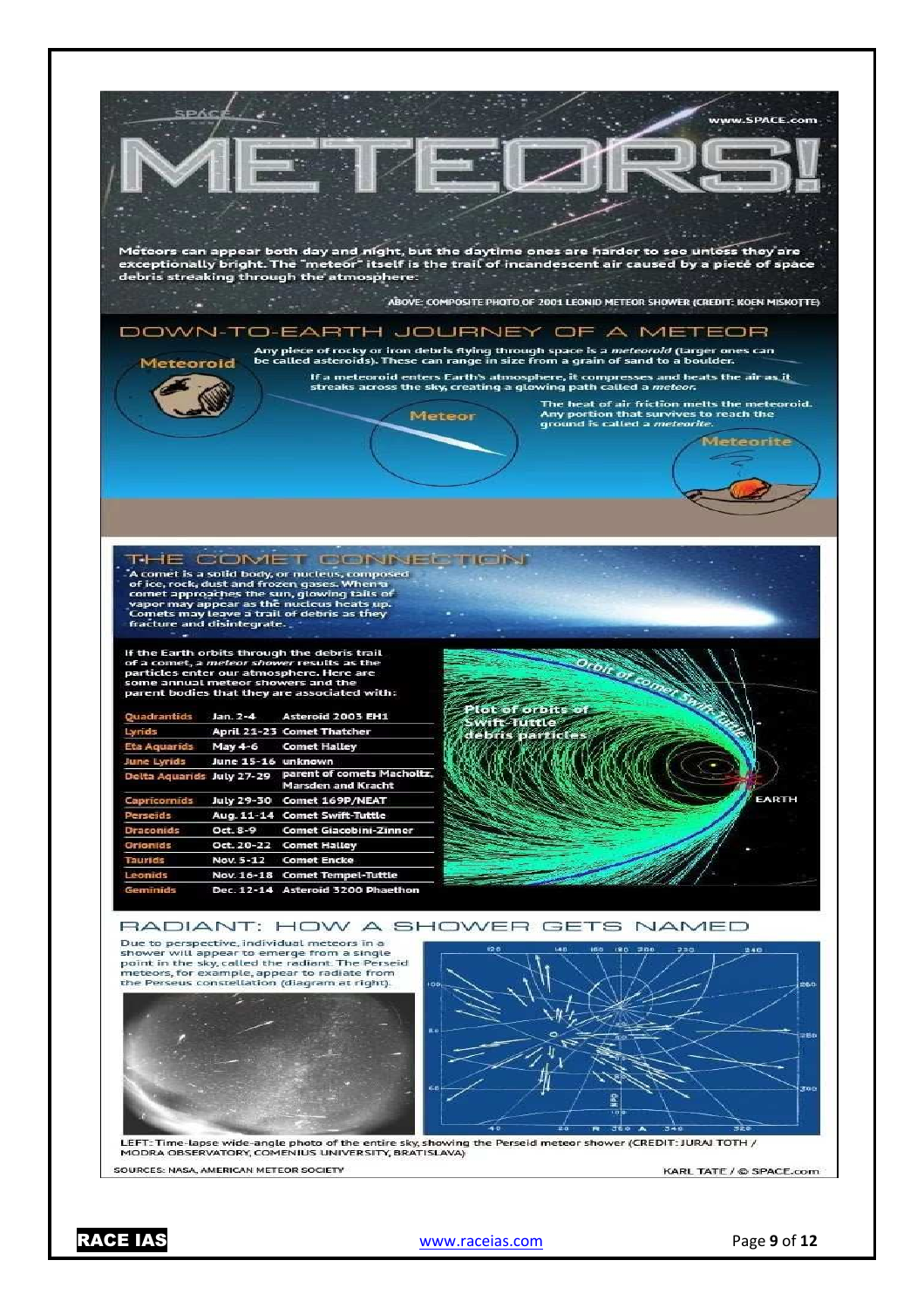### **What are meteor showers?**

- Meteors are bits of rock and ice that are ejected from comets as they manoeuvre around their orbits around the sun.
- Meteor showers are witnessed when Earth passes through the trail of debris left behind by a comet or an asteroid.

### **What Are the Differences Between An Asteroid, Comet, Meteoroid, Meteor and Meteorite?**

- 1. Asteroid: A relatively small, inactive, rocky body orbiting the Sun.
- 2. Comet: A relatively small, at times active, object whose ices can vaporize in sunlight forming an atmosphere (coma) of dust and gas and, sometimes, a tail of dust and/or gas.
- 3. Meteoroid: A small particle from a comet or asteroid orbiting the Sun.
- 4. Meteor: The light phenomena which results when a meteoroid enters the Earth's atmosphere and vaporizes; a shooting star.
- 5. Meteorite: A meteoroid that survives its passage through the Earth's atmosphere and lands upon the Earth's surface.



RACE IAS www.raceias.com Page **10** of **12**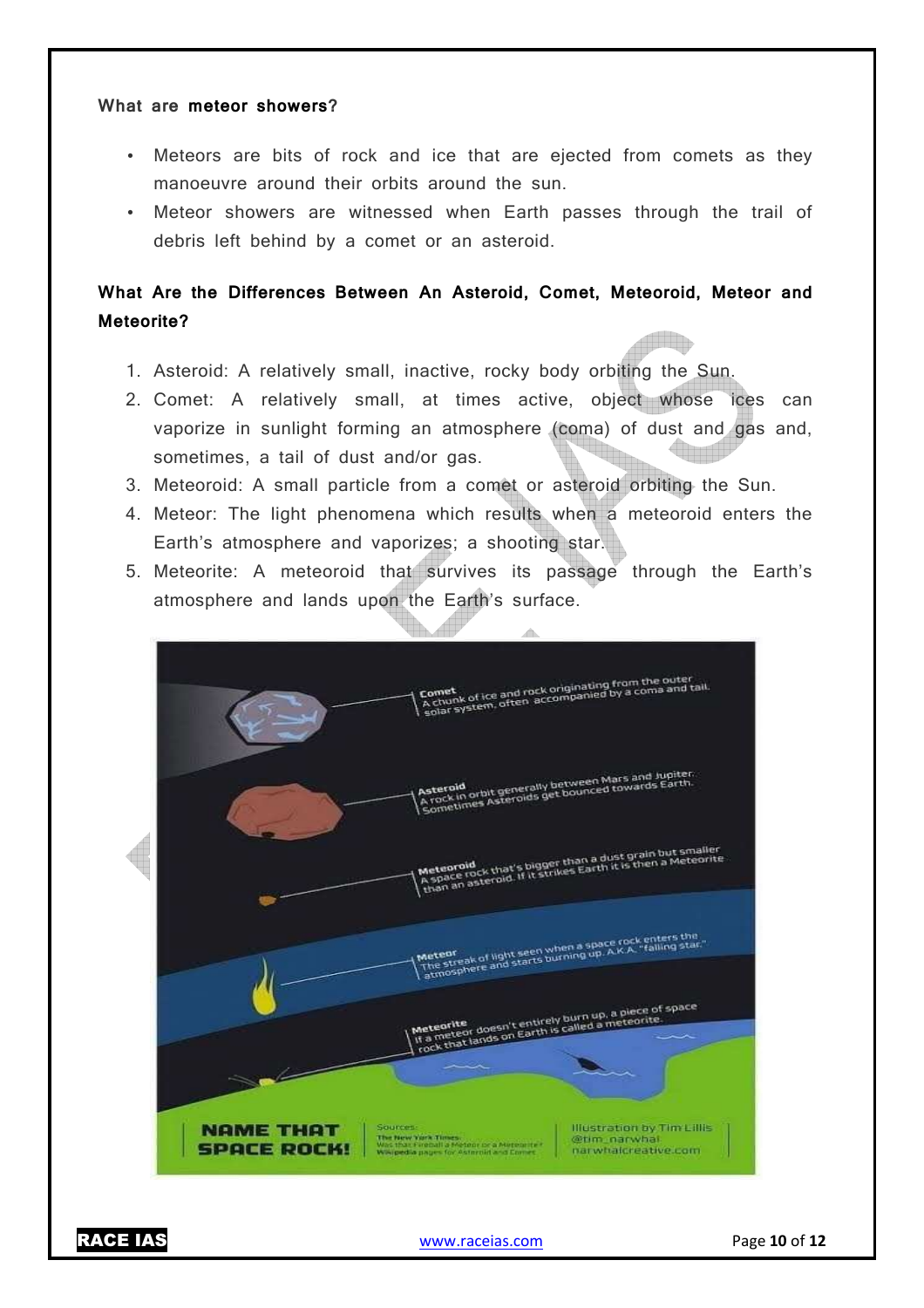### **Sources: Indian Express.**

## **Paris Book Festival 2022:**

- India is designated as the Guest of Honour Country at the Paris Book Festival 2022.
- Some 80,000 visitors, 1,000 authors and 350 publishers are expected at the three-day festival, which will run from 22 to 24 April.
- The last time India was invited to the event was in 2007.
- France will be the guest of honour at the New Delhi World Book Fair postponed to May 2022.

### **What is GO 111?**

- The GO 111 order, issued by the government of erstwhile (undivided) Andhra Pradesh on March 8, 1996, prohibited the setting up of industries, residential colonies, hotels, etc in the catchment area of the Osman Sagar and Himayat Sagar lakes up to a radius of 10 km.
- The reservoirs were created by building dams on the Musi (also known as Moosa or Muchkunda) river, a major tributary of the Krishna, to protect Hyderabad from floods.
- The lakes came into being during the reign of the last nizam, Osman Ali Khan (1911-48).

### **Why in the News?**

Environmentalists and activists are criticising the Telangana government for withdrawing this order. They say this will destroy the fragile surrounding ecosystem.

# **Indian SARS-CoV-2 Consortium on Genomics (INSACOG):**

- The Indian SARS-CoV-2 Genomics Consortium (INSACOG) is jointly initiated by the Union Ministry of Health and Family Welfare, and Department of Biotechnology (DBT) with Council for Scientific & Industrial Research (CSIR) and Indian Council of Medical Research (ICMR).
- It is a consortium of 28 National Laboratories to monitor the genomic variations in the SARS-CoV-2.